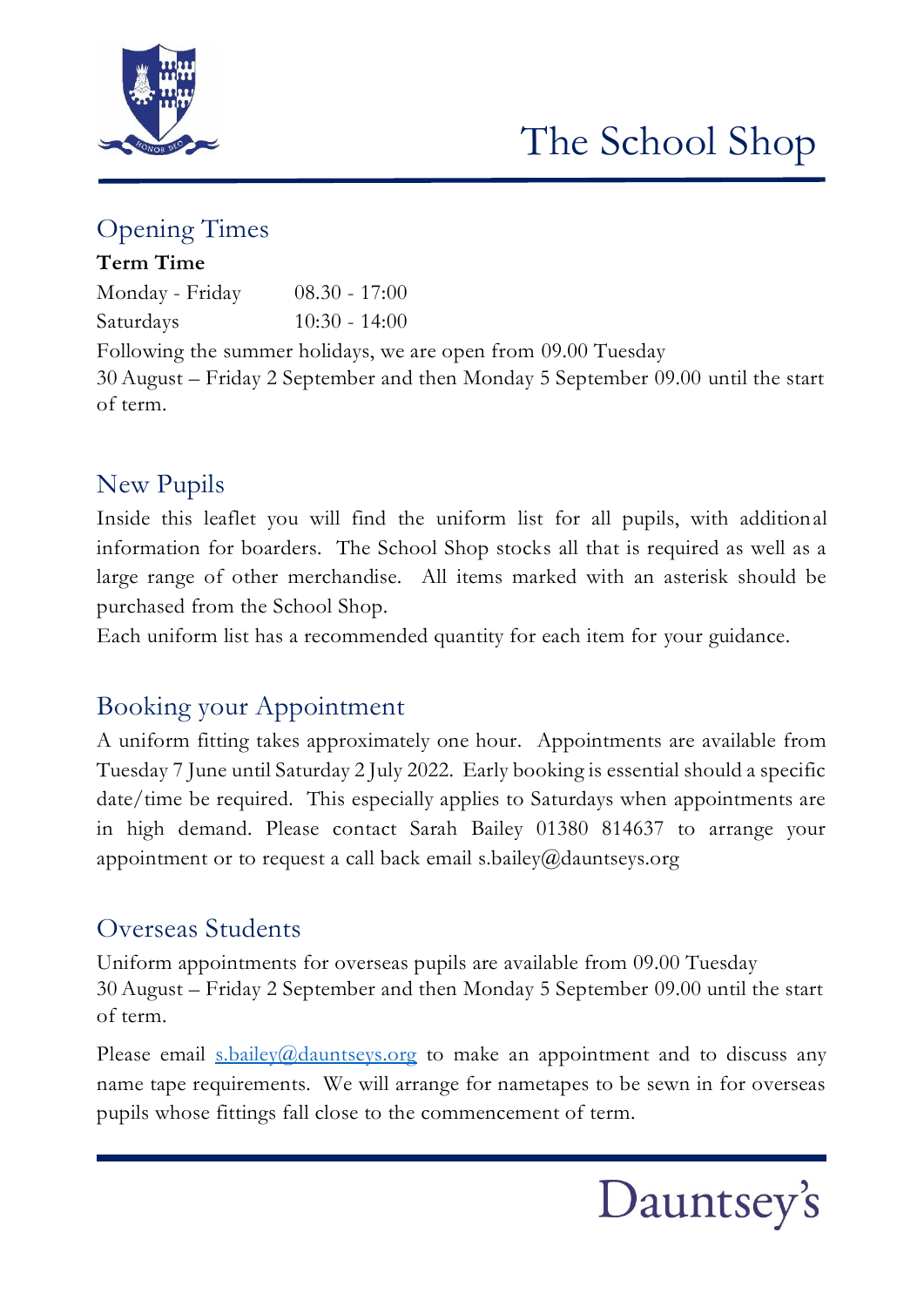# Dauntsey's Sports Bag

A sports bag is a compulsory item which will be embroidered with your child's name. Please order your sports bag via the online order form, before making your appointment. You can find the order form on our website as follows:

<https://www.dauntseys.org/our-community/the-school-shop/school-uniform-fitting-2022>

### **Alternatively, go to our website and select Our Community, The School Shop, School Uniform Fitting 2022**

On receipt of the completed order form, your sports bag will be embroidered and kept at the School Shop ready for collection at the time of your fitting.

# Naming of Property

Please ensure that all items of clothing and equipment brought into school are named.

Name tapes and other labels can be purchased using the voucher cards available at the School Shop at the time of your uniform fitting. Once purchased, the supplier - National Weaving, will send the labels direct to your home address within a few days.

# Mouth Guards

Mouth guards are essential for Rugby and Hockey, and can be purchased online from Opro, via the attached link: https://www.opro.com/Catalogue/Mouthguard-Designs/School-[and-Club-Designs/SchoolClub?designid=2601](https://www.opro.com/Catalogue/Mouthguard-Designs/School-and-Club-Designs/SchoolClub?designid=2601)  ['Boil and Bite' mouth guards are](https://www.opro.com/Catalogue/Mouthguard-Designs/School-and-Club-Designs/SchoolClub?designid=2601) also available from the School Shop.

# Second Hand

The School Shop offers a small range of second-hand uniform.

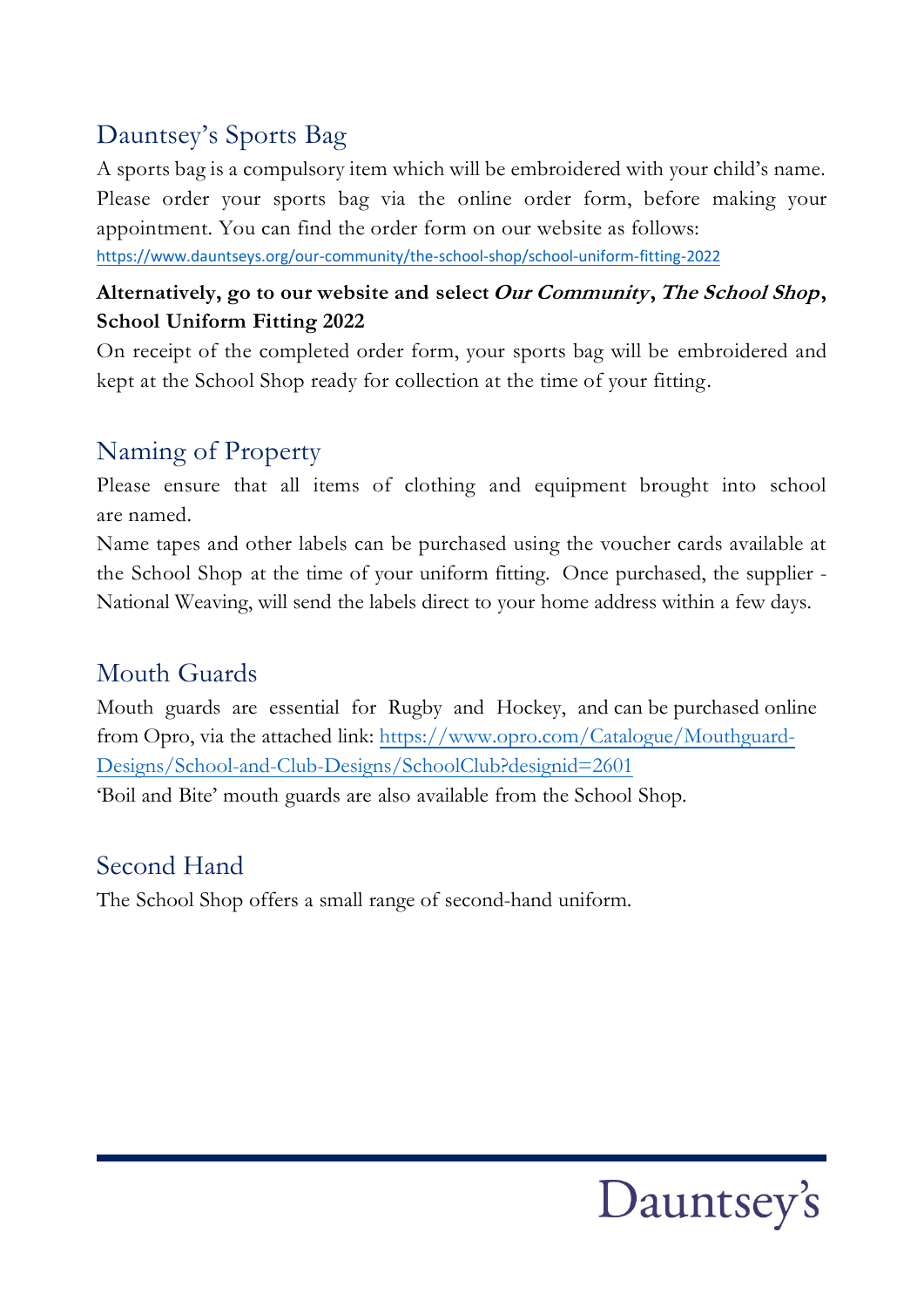#### **UNIFORM LIST BOYS**

| Item                                   | Quantity       | <b>Cost per Item</b>          |
|----------------------------------------|----------------|-------------------------------|
| * Blazer                               | $\mathbf{1}$   | $f_{\rm L}100.00$             |
| Trousers / Dark Charcoal Grey          | $2 - 3$        | £,25.00                       |
| * Pullover                             | $\mathbf{1}$   | £42.00                        |
| * Shirts Long/Short Sleeve (twin pack) | $2 - 3$        | £42.00                        |
| $*$ Tie                                | $\overline{2}$ | £,8.00                        |
| Black Socks (3 pack)                   | $\overline{2}$ | £,6.00                        |
| * Sports Bag Embroidered               | $\mathbf{1}$   | £,50.00                       |
| Padded Coat or Rain Jacket             | $\mathbf{1}$   | £,60.00                       |
| * Games Fleece                         | $\mathbf{1}$   | £,45.00                       |
| * Tracksuit Trousers                   | $\mathbf{1}$   | £42.00                        |
| * Rugby Shirt                          | $\overline{2}$ | £44.00                        |
| * Rugby Shorts                         | $\overline{2}$ | £,25.00                       |
| * Games Socks                          | $\overline{2}$ | £,8.00                        |
| * Polo Shirt                           | $\mathbf{1}$   | f,40.00                       |
| * PE Shorts                            | $\mathbf{1}$   | £,25.00                       |
| * Swimming Trunks                      | $\mathbf{1}$   | £,23.00                       |
| Black Base Layer Top                   | $\mathbf{1}$   | £,22.00                       |
| <b>Black Base Layer Shorts</b>         | $\mathbf{1}$   | $\text{\textsterling}, 15.00$ |

### **UNIFORM LIST GIRLS**

| Item                       | Quantity       | <b>Cost per Item</b> |
|----------------------------|----------------|----------------------|
| * Blazer                   | 1              | f,100.00             |
| * Skirt                    | $1 - 2$        | £38.00               |
| Trousers Charcoal Grey     | $1 - 2$        | £25.00               |
| * Pullover                 | 1              | £42.00               |
| * Blouses (twin pack)      | $2 - 3$        | f,42.00              |
| Black Tights (twin pack)   | 3              | £7.00                |
| * Sports Bag Embroidered   | $\mathbf{1}$   | £,50.00              |
| Padded Coat or Rain Jacket | 1              | f,60.00              |
| * Games Fleece             | $\mathbf{1}$   | £,45.00              |
| * Tracksuit Trousers       | 1              | f,42.00              |
| * Polo Shirt               | $\overline{2}$ | f,40.00              |
| * Skort                    | $\overline{2}$ | £35.00               |
| * Games Socks              | $\overline{2}$ | £,8.00               |
| * Swimming Costume         | 1              | £27.00               |
| Black Base Layer Top       | 1              | f,22.00              |